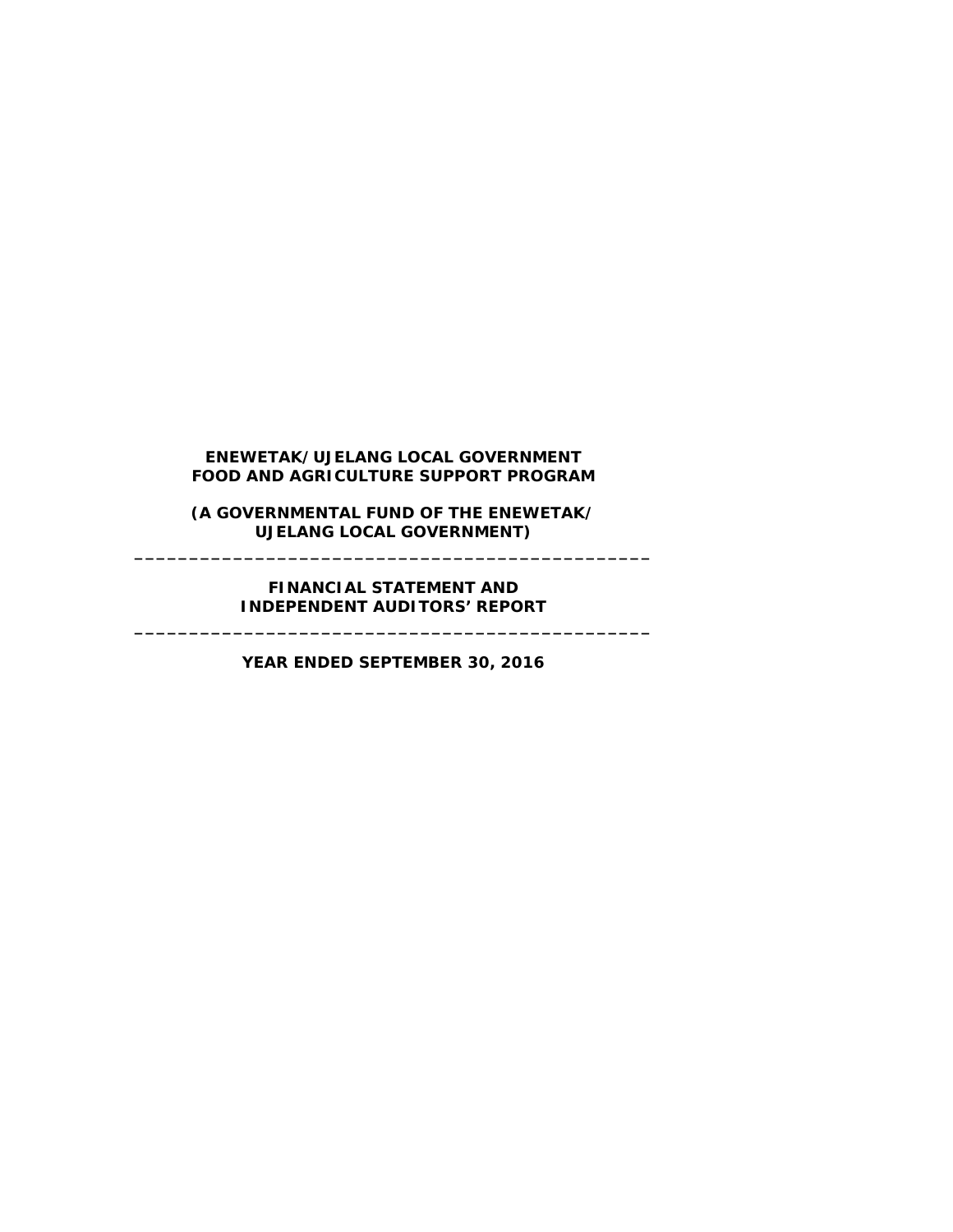Year Ended September 30, 2016 Table of Contents

|              |                                                                                                                                                                                                                                    | Page No. |
|--------------|------------------------------------------------------------------------------------------------------------------------------------------------------------------------------------------------------------------------------------|----------|
| $\mathbf{L}$ | INDEPENDENT AUDITORS' REPORT                                                                                                                                                                                                       | 1        |
| $\Pi$ .      | <b>FINANCIAL STATEMENT:</b>                                                                                                                                                                                                        |          |
|              | Statement of Revenues, Expenditures and Change in Fund Balance                                                                                                                                                                     | 3        |
|              | Notes to Financial Statement                                                                                                                                                                                                       | 4        |
| III.         | INDEPENDENT AUDITORS' REPORTS ON COMPLIANCE WITH<br><b>LAWS AND REGULATIONS</b>                                                                                                                                                    |          |
|              | Independent Auditors' Report on Internal Control Over Financial<br>Reporting and on Compliance and Other Matters Based on an<br>Audit of Financial Statements Performed in Accordance With<br><b>Government Auditing Standards</b> | 6        |
|              | Independent Auditors' Report on Compliance For Each Major<br>Federal Program; Report on Internal Control Over Compliance;<br>and Report on Schedule of Expenditures of Federal Awards<br>Required by the Uniform Guidance          | 8        |
|              | Schedule of Expenditures of Federal Awards                                                                                                                                                                                         | 11       |
|              | Notes to Schedule of Expenditures of Federal Awards                                                                                                                                                                                | 12       |
|              | Schedule of Findings and Questioned Costs                                                                                                                                                                                          | 13       |
|              | Summary Schedule of Prior Audit Findings and Questioned<br>Costs                                                                                                                                                                   | 14       |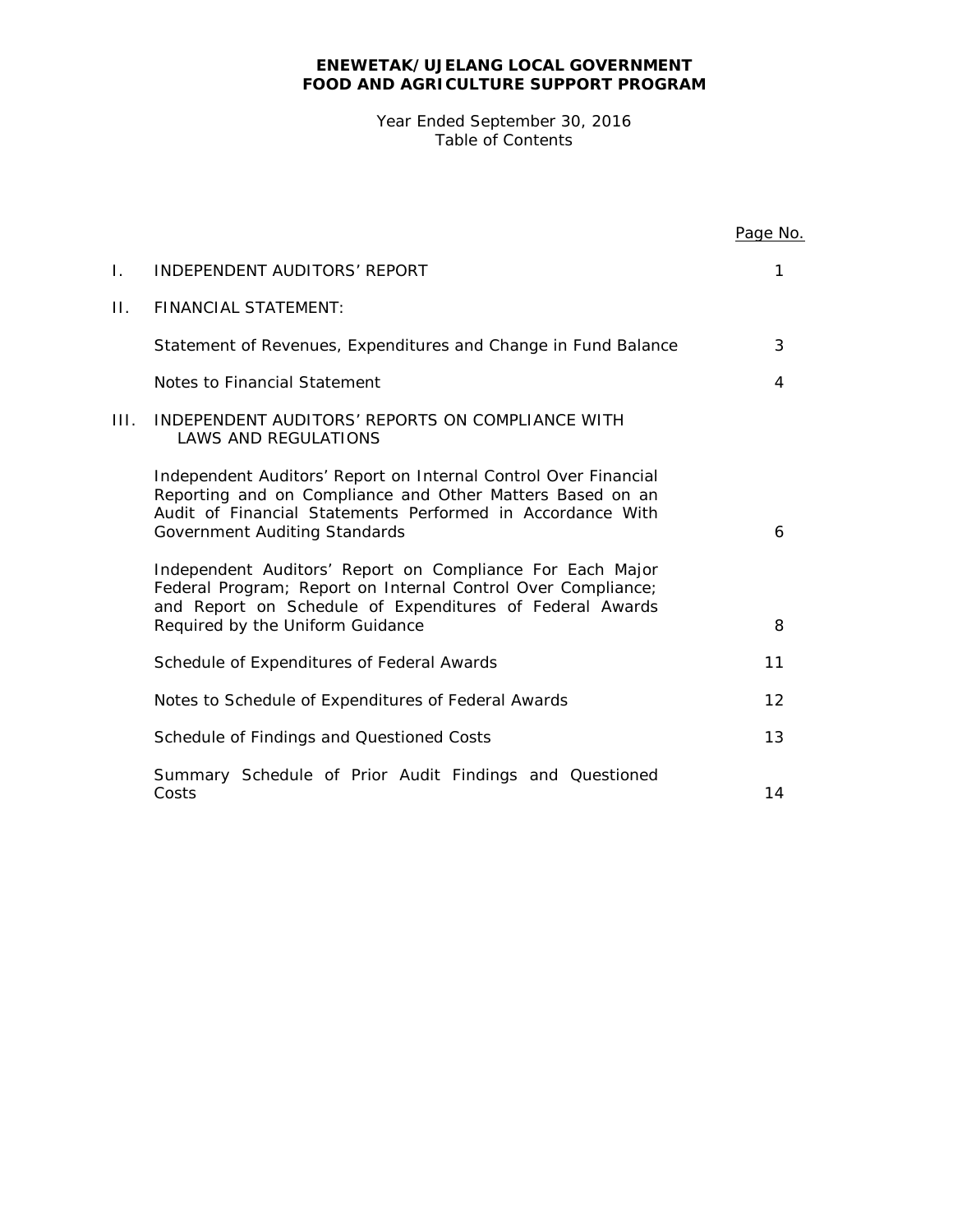Deloitte & Touche LLP 361 South Marine Corps Drive Tamuning, GU 96913-3973 USA

Tel: +1 (671) 646-3884 Fax: +1 (671) 649-4265

www.deloitte.com

# **INDEPENDENT AUDITORS' REPORT**

Mayor Jackson Ading Enewetak/Ujelang Local Government Republic of the Marshall Islands:

# **Report on the Financial Statements**

We have audited the accompanying financial statement of the Enewetak/Ujelang Local Government (EULGOV) Food and Agriculture Support Program (the Program), a governmental fund of EULGOV, which comprises the statement of revenues, expenditures and change in fund balance for the year ended September 30, 2016, and the related notes to the financial statement.

## *Management's Responsibility for the Financial Statements*

Management is responsible for the preparation and fair presentation of this financial statement in accordance with accounting principles generally accepted in the United States of America; this includes the design, implementation, and maintenance of internal control relevant to the preparation and fair presentation of financial statements that are free from material misstatement, whether due to fraud or error.

#### *Auditors' Responsibility*

Our responsibility is to express an opinion on the financial statement based on our audit. We conducted our audit in accordance with auditing standards generally accepted in the United States of America and the standards applicable to financial audits contained in *Government Auditing Standards*, issued by the Comptroller General of the United States. Those standards require that we plan and perform the audit to obtain reasonable assurance about whether the financial statement is free from material misstatement.

An audit involves performing procedures to obtain audit evidence about the amounts and disclosures in the financial statement. The procedures selected depend on the auditor's judgment, including the assessment of the risks of material misstatement of the financial statement, whether due to fraud or error. In making those risk assessments, the auditor considers internal control relevant to the entity's preparation and fair presentation of the financial statement in order to design audit procedures that are appropriate in the circumstances, but not for the purpose of expressing an opinion on the effectiveness of the entity's internal control. Accordingly, we express no such opinion. An audit also includes evaluating the appropriateness of accounting policies used and the reasonableness of significant accounting estimates made by management, as well as evaluating the overall presentation of the financial statement.

We believe that the audit evidence we have obtained is sufficient and appropriate to provide a basis for our audit opinion.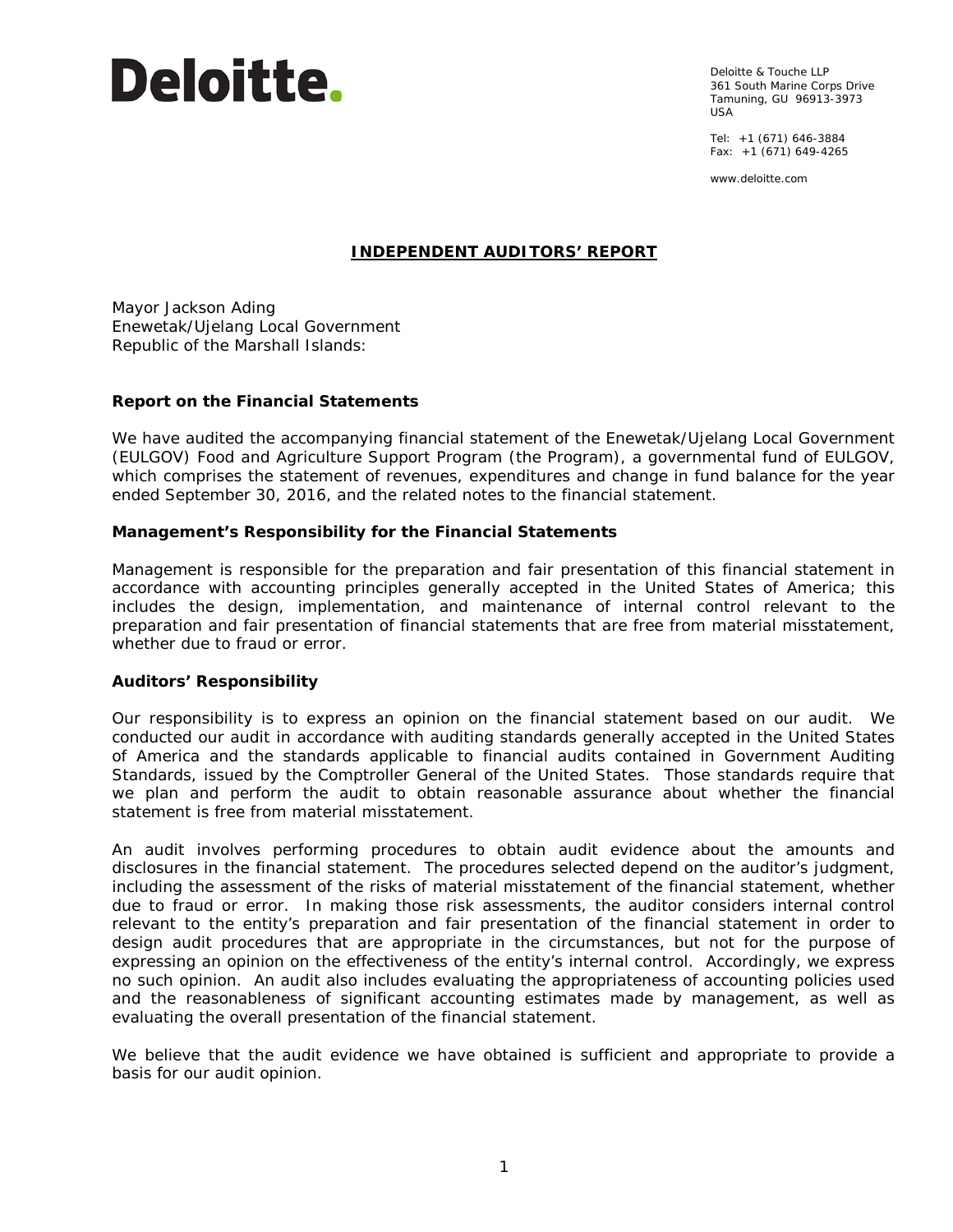# *Opinion*

In our opinion, the financial statement referred to above presents fairly, in all material respects, the results of operations of the Program for the year ended September 30, 2016 in accordance with accounting principles generally accepted in the United States of America.

# **Emphasis of Matter - Reporting Entity**

As discussed in Note 1 to the financial statement, the financial statement referred to above presents only the EULGOV Food and Agriculture Support Program and is not intended to present fairly the results of operations of the Enewetak/Ujelang Local Government in accordance with accounting principles generally accepted in the United States of America. Our opinion is not modified with respect to this matter.

# **Other Reporting Required by** *Government Auditing Standards*

In accordance with *Government Auditing Standards*, we have also issued our report dated September 24, 2018, on our consideration of the Program's internal control over financial reporting and on our tests of its compliance with certain provisions of laws, regulations, contracts, and grant agreements and other matters. The purpose of that report is solely to describe the scope of our testing of internal control over financial reporting and compliance and the results of that testing, and not to provide an opinion on the effectiveness of the Program's internal control over financing reporting or on compliance. That report is an integral part of an audit performed in accordance with *Government Auditing Standards* in considering the Program's internal control over financial reporting and compliance.

lotte Harlet

September 24, 2018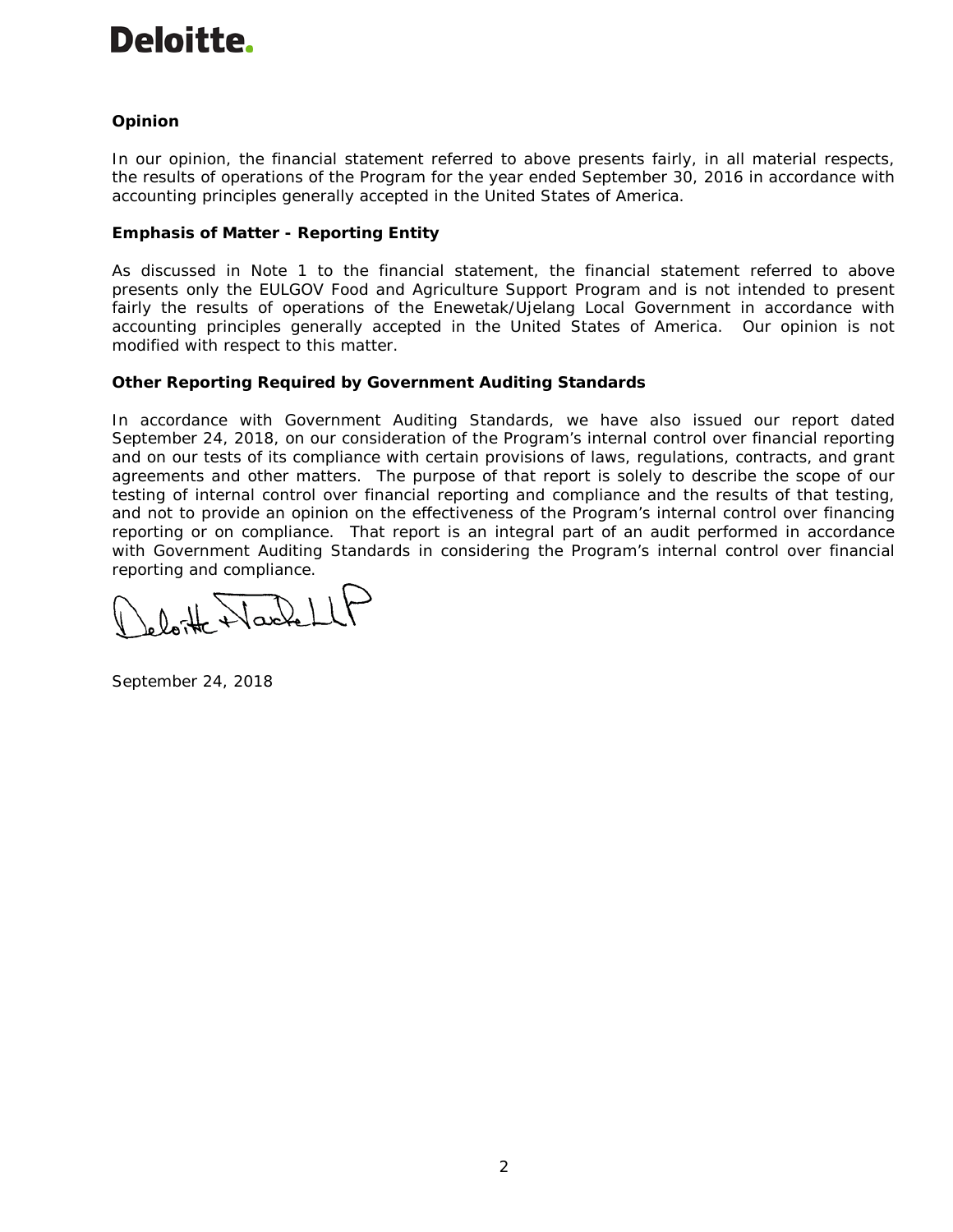# Statement of Revenues, Expenditures and Change in Fund Balance Year Ended September 30, 2016

| Revenues:                         |           |  |
|-----------------------------------|-----------|--|
| Federal program receipts<br>\$    | 2,082,856 |  |
| Expenditures:                     |           |  |
| Personnel services                | 569,662   |  |
| Direct food costs                 | 532,196   |  |
| Petroleum, oil and lube           | 185,311   |  |
| Machinery and equipment           | 166,805   |  |
| Repairs and maintenance           | 118,277   |  |
| Charter fee                       | 109,420   |  |
| Materials and supplies            | 84,514    |  |
| Insurance                         | 66,587    |  |
| Contractual services              | 36,000    |  |
| Accommodation and other benefits  | 18,562    |  |
| Lady E subsistence                | 10,699    |  |
| Travel                            | 7,768     |  |
| Office rental                     | 5,074     |  |
| Communication                     | 3,356     |  |
| Wharfage and stevedoring          | 3,026     |  |
| Temporary labor                   | 2,472     |  |
| Equipment rental                  | 600       |  |
| Bank charges                      | 136       |  |
| Miscellaneous                     | 3,846     |  |
| Total expenditures                | 1,924,311 |  |
| Change in fund balance            | 158,545   |  |
|                                   |           |  |
| Fund balance at beginning of year |           |  |
| Fund balance at end of year       | 158,545   |  |

See accompanying notes to financial statement.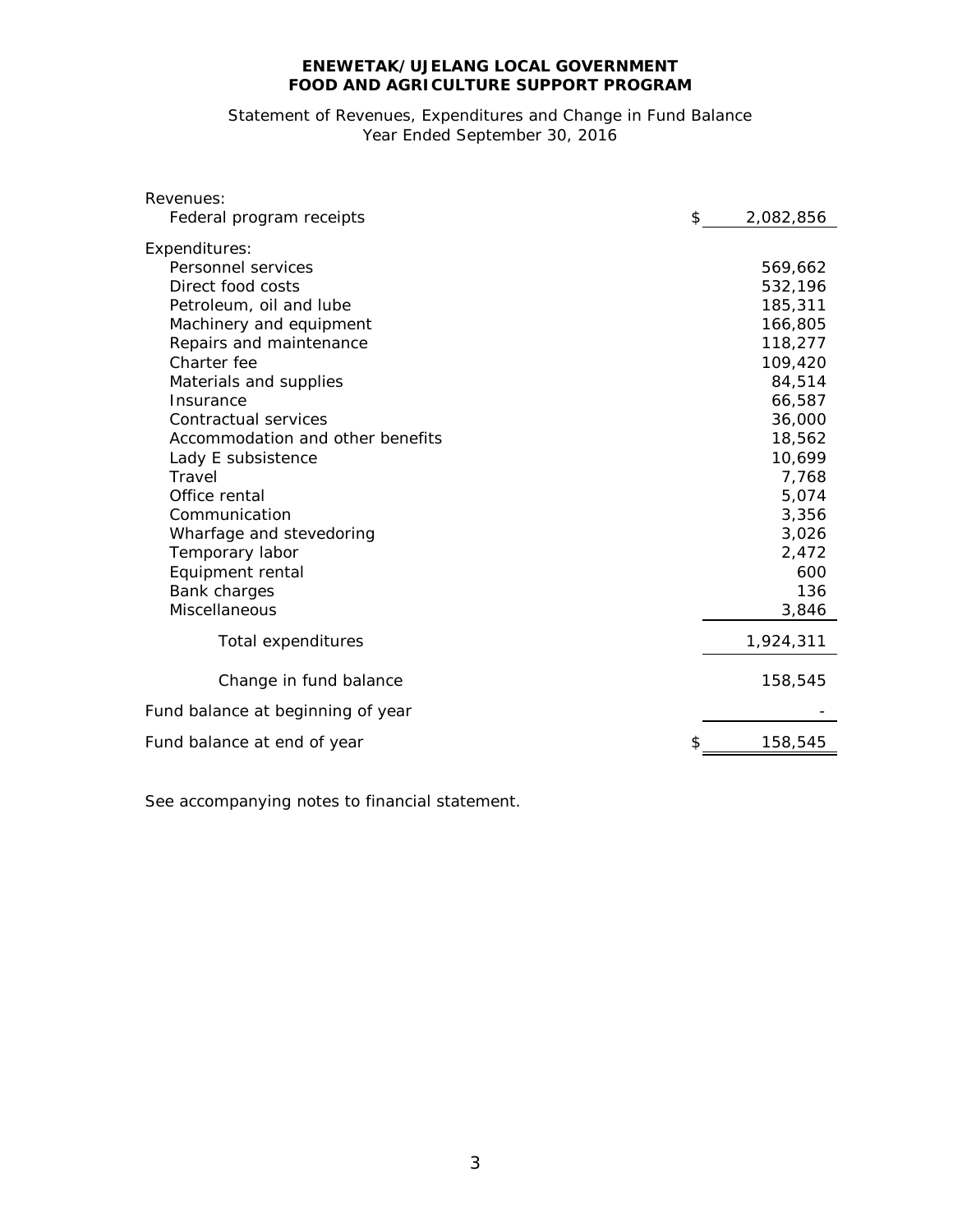Notes to Financial Statement September 30, 2016

#### (1) Organization

The Enewetak/Ujelang Local Government (EULGOV) was established pursuant to Public Law 1981-2, the Local Government Act of the Republic of the Marshall Islands, and operates under the Constitution of the Enewetak/Ujelang Local Government. EULGOV is governed by an elected mayor and a fifteen-member council. The EULGOV Food and Agriculture Support Program (the Program) is considered a governmental fund of EULGOV and was established to account for funding received pursuant to Section 103(f)(2) of the Compact of Free Association Amendments Act of 2003.

The accompanying financial statement relates solely to those accounting records maintained by EULGOV relating to the Program, and does not incorporate any accounts related to any other departments or agencies of EULGOV.

## (2) Summary of Significant Accounting Policies

The financial statement of the Program has been prepared in accordance with accounting principles generally accepted in the United States of America (GAAP), as applicable to government units. The Governmental Accounting Standards Board (GASB) is the accepted standard-setting body for establishing governmental accounting and financial reporting principles. The Program's significant accounting policies are described below.

#### A. Measurement Focus and Basis of Accounting

The Program reports the results of its operations in one governmental fund. A fund is a separate accounting entity with a self-balancing set of accounts. They are concerned only with the measurement of financial position and are not involved with measurement of results of operations. Fund accounting is designed to demonstrate legal compliance and to aid financial management by segregating transactions related to certain government functions or activities.

Governmental funds are used to account for all or most of a government's general activities, including the collection and disbursement of earmarked monies (special revenue funds).

#### B. Basis of Presentation

The accounting and financial reporting treatment applied to a fund is determined by its measurement focus. All governmental funds are accounted for using a current financial resources measurement focus. Operating statements of these funds present increases (i.e., revenues and other financing sources) and decreases (i.e., expenditures and other financing uses) in net current assets.

The modified accrual basis of accounting is used by all governmental fund types. Under the modified accrual basis of accounting, revenues are recognized when susceptible to accrual (i.e., when they become both measurable and available). "Measurement" means the amount of the transaction can be determined and "available" means collectible within the current period or soon enough thereafter to be used to pay liabilities of the current period. Expenditures are recorded when the related liability is incurred.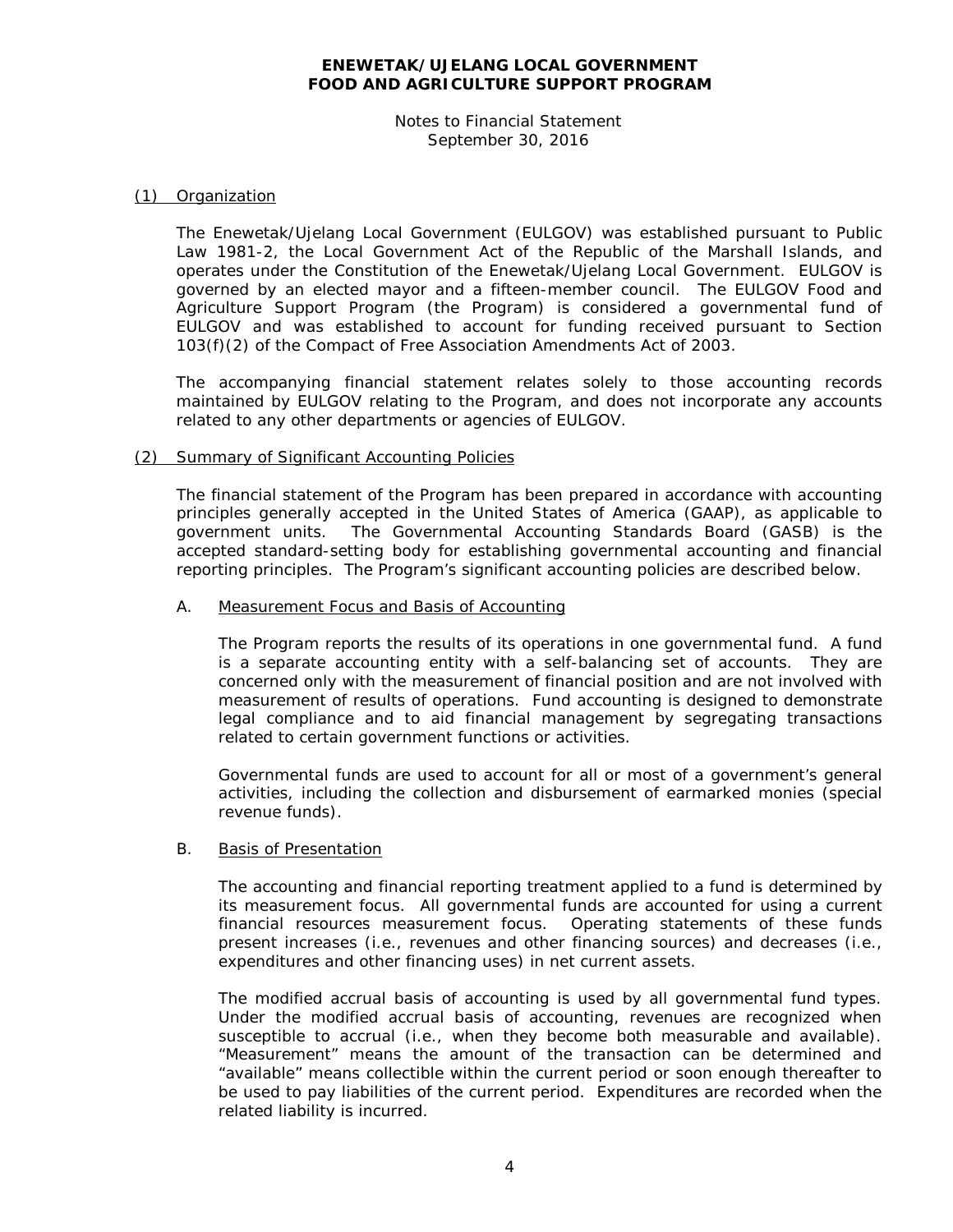Notes to Financial Statement September 30, 2016

# (2) Summary of Significant Accounting Policies, Continued

C. Estimates

The preparation of financial statements in conformity with GAAP requires management to make estimates and assumptions that affect the reported amounts of assets and liabilities and disclosure of contingent assets and liabilities at the date of the financial statements and the reported amounts of revenues and expenditures during the reporting period. Actual results could differ from those estimates.

## (3) Risk Management

The Program is exposed to various risks of loss related to torts; theft of, damage to, and destruction of assets; errors and omissions; injuries to employees; and natural disasters. The Program has elected to purchase commercial automobile and marine insurance from independent third parties for the risks of loss to which it is exposed. For other risks of loss to which it is exposed, the Program has elected not to purchase commercial insurance. Instead, the Program's management believes it is more economical to manage its risks internally. In the event of claim settlements and judgments, the Program reports all of its risk management activities in the General Fund of EULGOV. Claims expenditures and liabilities are reported when it is probable that a loss has occurred and the amount of that loss can be reasonably estimated. These losses include an estimate of claims that have been incurred but not reported. No material losses have resulted from the Program's risk management activities for the past three years.

# (4) Contingency

#### Questioned Costs

The Program is subject to financial and compliance audits to ascertain if Federal laws and guidelines have been followed. Questioned costs relating to fiscal year 2015 have been set forth in the Program's Single Audit Report for the year ended September 30, 2016. In addition, the Program is considered to have responsibility for any questioned costs that may result from Single Audits of the Program for the fiscal years for which audits have not been performed. The ultimate disposition of any questioned costs can be determined only by final action of the grantor agency. Therefore, no provision for any liability that may result upon resolution of these matters has been made in the accompanying financial statement.

#### (5) Fund Balance Reserve

As of September 30, 2016, \$158,545 of the 2016 grant was available and authorized by the federal grantor agency to be used for program needs. Of the amount available, \$146,411 is allocated for direct food costs and petroleum, oil and lube and \$12,134 for other expenditures.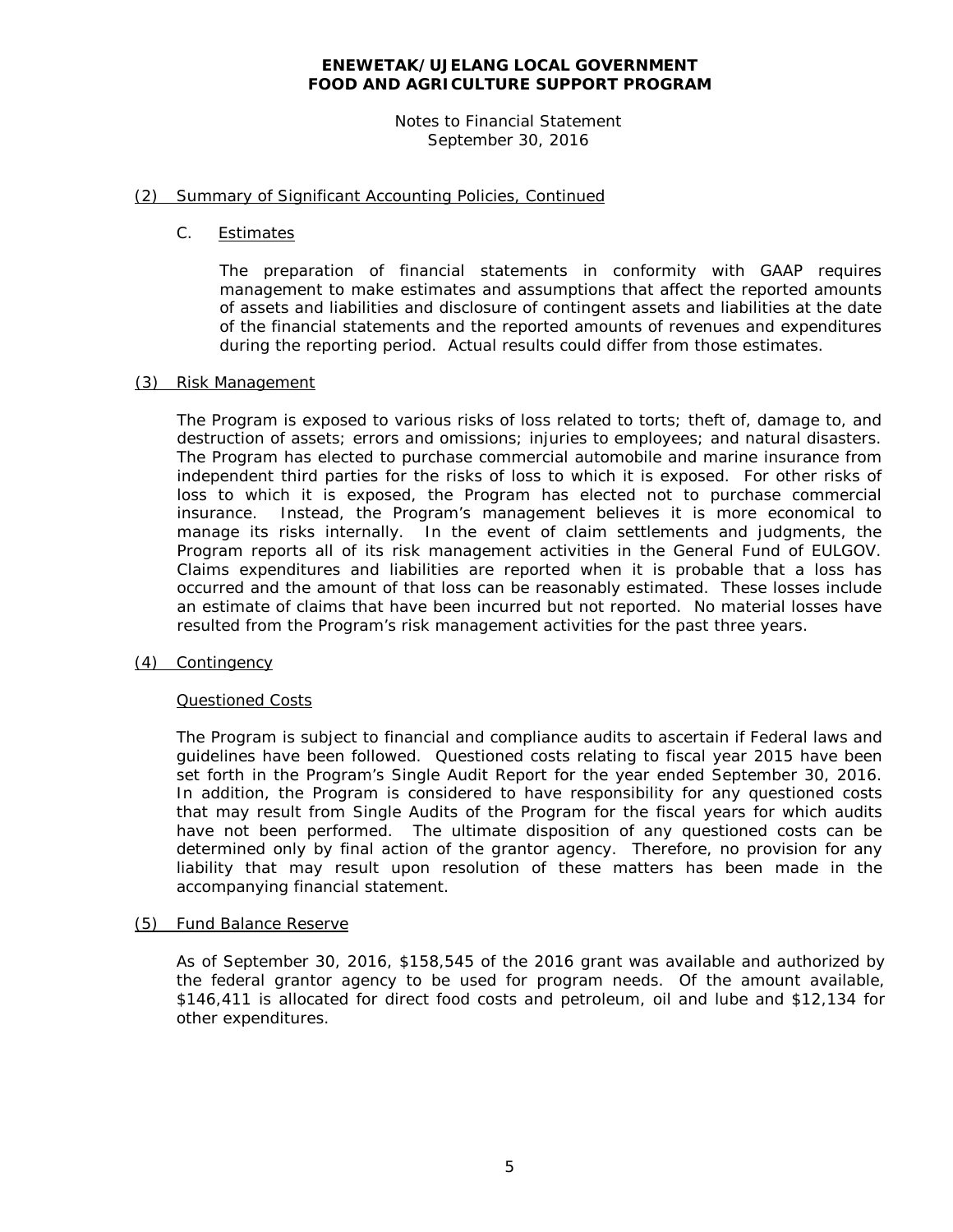Deloitte & Touche LLP 361 South Marine Corps Drive Tamuning, GU 96913-3973 USA

Tel: +1 (671) 646-3884 Fax: +1 (671) 649-4265

www.deloitte.com

### **INDEPENDENT AUDITORS' REPORT ON INTERNAL CONTROL OVER FINANCIAL REPORTING AND ON COMPLIANCE AND OTHER MATTERS BASED ON AN AUDIT OF FINANCIAL STATEMENTS PERFORMED IN ACCORDANCE WITH** *GOVERNMENT AUDITING STANDARDS*

Mayor Jackson Ading Enewetak/Ujelang Local Government Republic of the Marshall Islands:

We have audited, in accordance with the auditing standards generally accepted in the United States of America and the standards applicable to financial audits contained in *Government Auditing Standards* issued by the Comptroller General of the United States, the financial statement of the Enewetak/Ujelang Local Government Food and Agriculture Support Program (the Program), which comprises the statement of revenues, expenditures and change in fund balance for the year ended September 30, 2016, and the related notes to the financial statement, and have issued our report thereon dated September 24, 2018.

# **Internal Control Over Financial Reporting**

In planning and performing our audit of the financial statement, we considered the Program's internal control over financial reporting (internal control) to determine the audit procedures that are appropriate in the circumstances for the purpose of expressing our opinion on the financial statement, but not for the purpose of expressing an opinion on the effectiveness of the Program's internal control. Accordingly, we do not express an opinion on the effectiveness of the Program's internal control.

A *deficiency in internal control* exists when the design or operation of a control does not allow management or employees, in the normal course of performing their assigned functions, to prevent, or detect and correct, misstatements on a timely basis. A *material weakness* is a deficiency, or a combination of deficiencies, in internal control, such that there is a reasonable possibility that a material misstatement of the entity's financial statements will not be prevented, or detected and corrected on a timely basis.

Our consideration of internal control was for the limited purpose described in the first paragraph of this section and was not designed to identify all deficiencies in internal control that might be material weaknesses or significant deficiencies. Given these limitations, during our audit we did not identify any deficiencies in internal control that we consider to be material weaknesses. However, material weaknesses may exist that have not been identified.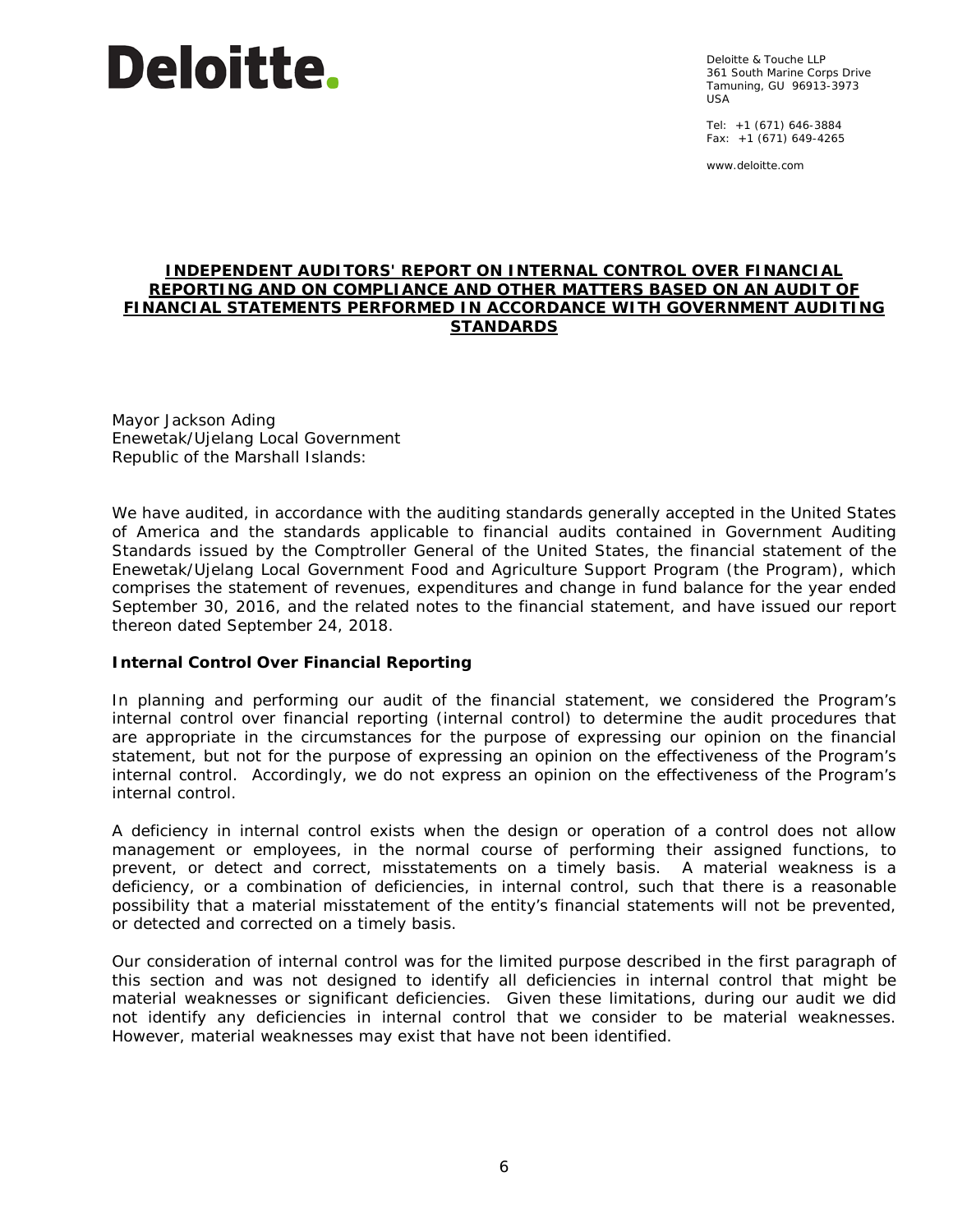# **Compliance and Other Matters**

As part of obtaining reasonable assurance about whether the Program's financial statement is free from material misstatement, we performed tests of its compliance with certain provisions of laws, regulations, contracts, and grant agreements, noncompliance with which could have a direct and material effect on the determination of financial statement amounts. However, providing an opinion on compliance with those provisions was not an objective of our audit, and accordingly, we do not express such an opinion. The results of our tests disclosed no instances of noncompliance or other matters that are required to be reported under *Government Auditing Standards*.

# **Purpose of this Report**

The purpose of this report is solely to describe the scope of our testing of internal control and compliance and the results of that testing, and not to provide an opinion on the effectiveness of the entity's internal control or on compliance. This report is an integral part of an audit performed in accordance with *Government Auditing Standards* in considering the entity's internal control and compliance. Accordingly, this communication is not suitable for any other purpose.

lot Nachel

September 24, 2018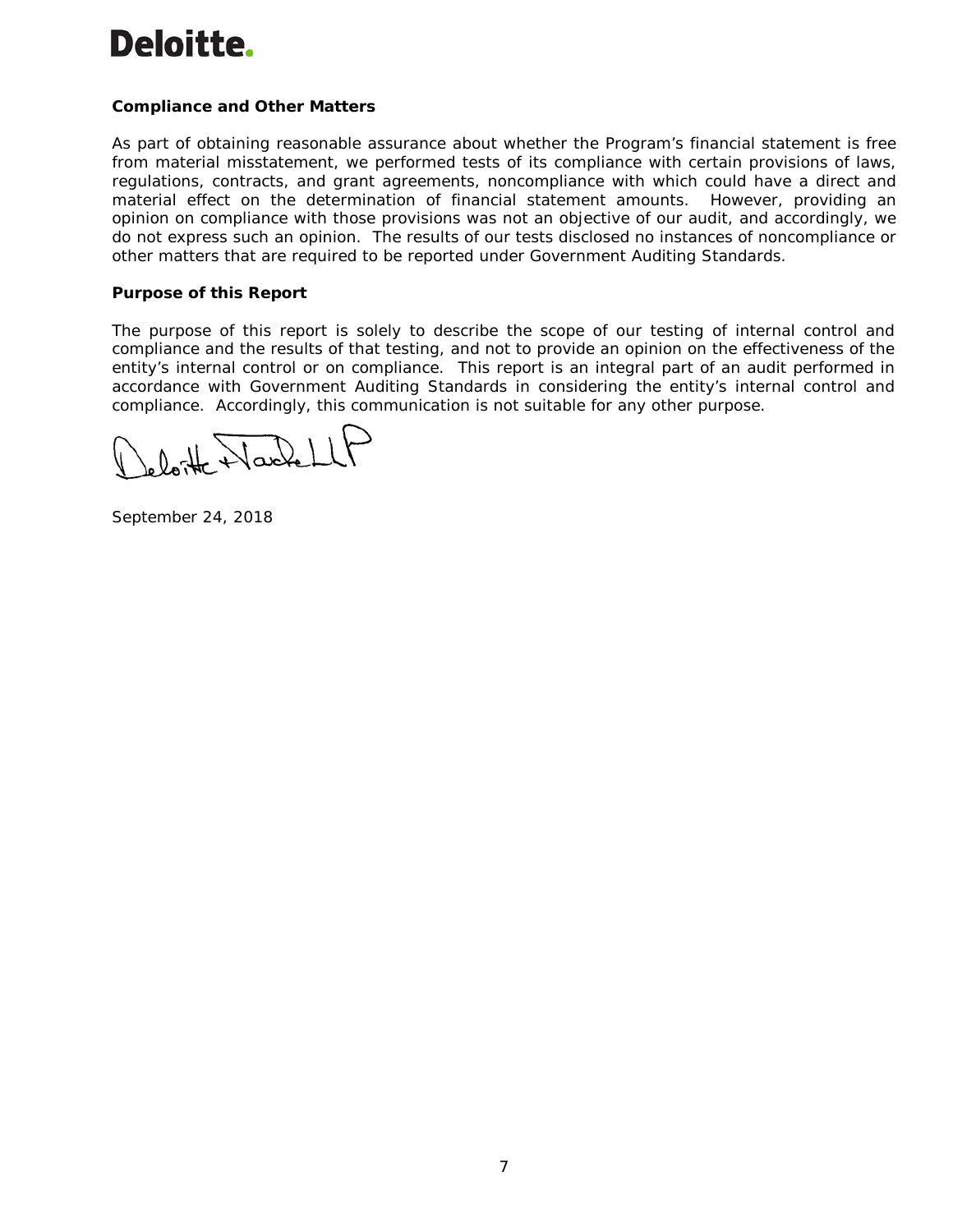Deloitte & Touche LLP 361 South Marine Corps Drive Tamuning, GU 96913-3973 USA

Tel: +1 (671) 646-3884 Fax: +1 (671) 649-4265

www.deloitte.com

# **INDEPENDENT AUDITORS' REPORT ON COMPLIANCE FOR EACH MAJOR FEDERAL PROGRAM; REPORT ON INTERNAL CONTROL OVER COMPLIANCE; AND REPORT ON SCHEDULE OF EXPENDITURES OF FEDERAL AWARDS REQUIRED BY THE UNIFORM GUIDANCE**

Mayor Jackson Ading Enewetak/Ujelang Local Government Republic of the Marshall Islands:

## **Report on Compliance for the Major Federal Program**

We have audited the Enewetak/Ujelang Local Government Food and Agriculture Support Program's (the Program's) compliance with the types of compliance requirements described in the *OMB Compliance Supplement* that could have a direct and material effect on the Program's major federal program for the year ended September 30, 2016. The Program's major federal program is identified in the summary of auditors' results section of the accompanying Schedule of Findings and Questioned Costs.

# *Management's Responsibility*

Management is responsible for compliance with federal statutes, regulations, and the terms and conditions of its federal awards applicable to its federal programs.

#### *Auditors' Responsibility*

Our responsibility is to express an opinion on compliance for the Program's major federal program based on our audit of the types of compliance requirements referred to above. We conducted our audit of compliance in accordance with auditing standards generally accepted in the United States of America; the standards applicable to financial audits contained in *Government Auditing Standards*, issued by the Comptroller General of the United States; and the audit requirements of Title 2 U.S. *Code of Federal Regulations* Part 200, *Uniform Administrative Requirements, Cost Principles, and Audit Requirements for Federal Awards* (Uniform Guidance). Those standards and the Uniform Guidance require that we plan and perform the audit to obtain reasonable assurance about whether noncompliance with the types of compliance requirements referred to above that could have a direct and material effect on a major federal program occurred. An audit includes examining, on a test basis, evidence about the Program's compliance with those requirements and performing such other procedures as we considered necessary in the circumstances.

We believe that our audit provides a reasonable basis for our opinion on compliance for the Program's major federal program. However, our audit does not provide a legal determination of the Program's compliance.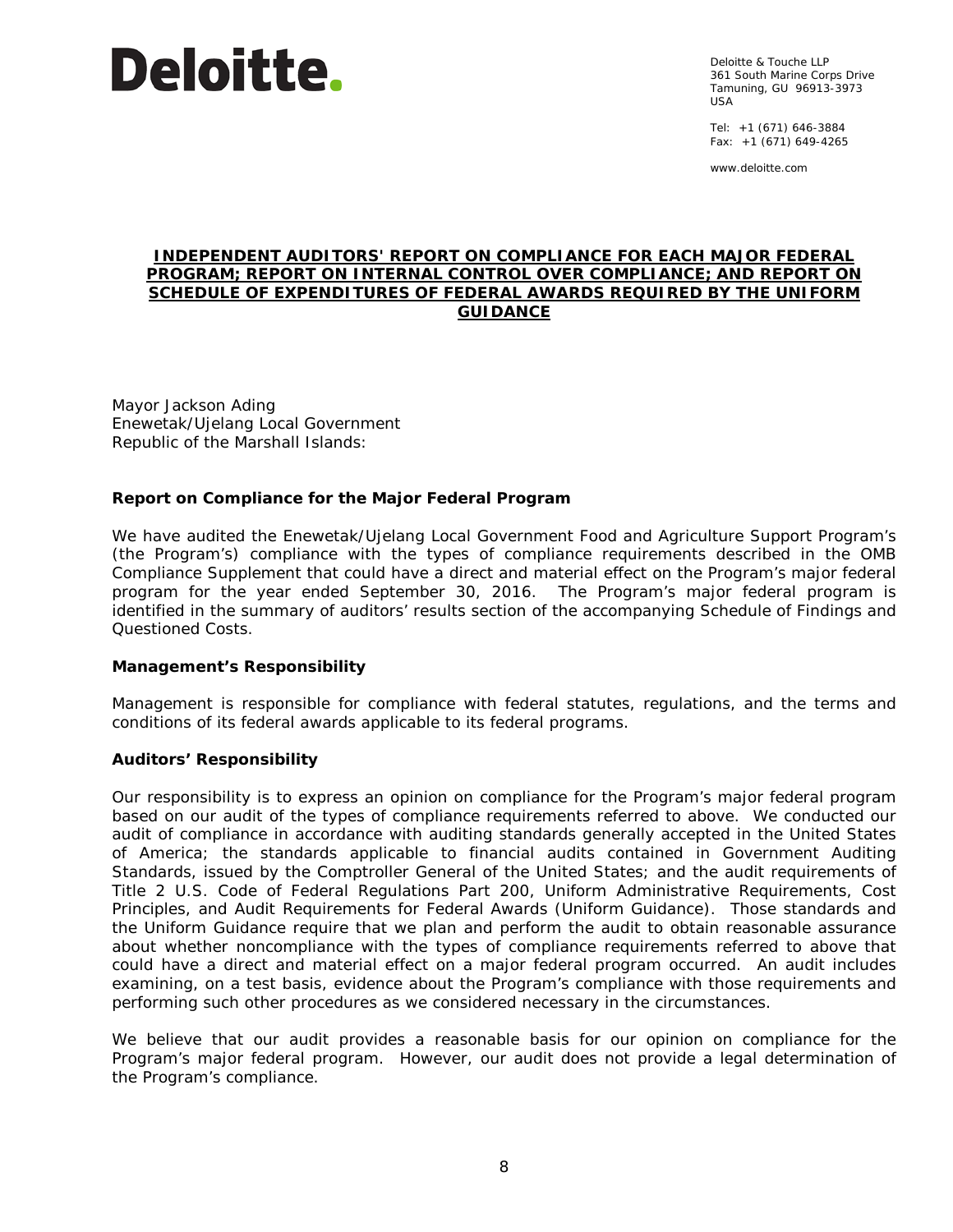# *Opinion on the Major Federal Program*

In our opinion, the Program complied, in all material respects, with the types of compliance requirements referred to above that could have a direct and material effect on its major federal program for the year ended September 30, 2016.

# **Report on Internal Control Over Compliance**

Management of the Program is responsible for establishing and maintaining effective internal control over compliance with the types of compliance requirements referred to above. In planning and performing our audit of compliance, we considered the Program's internal control over compliance with the types of requirements that could have a direct and material effect on its major federal program to determine the auditing procedures that are appropriate in the circumstances for the purpose of expressing an opinion on compliance for its major federal program and to test and report on internal control over compliance in accordance with the Uniform Guidance, but not for the purpose of expressing an opinion on the effectiveness of internal control over compliance. Accordingly, we do not express an opinion on the effectiveness of the Program's internal control over compliance.

A *deficiency in internal control over compliance* exists when the design or operation of a control over compliance does not allow management or employees, in the normal course of performing their assigned functions, to prevent, or detect and correct, noncompliance with a type of compliance requirement of a federal program on a timely basis. A *material weakness in internal control over compliance* is a deficiency, or combination of deficiencies, in internal control over compliance, such that there is reasonable possibility that material noncompliance with a type of compliance requirement of a federal program will not be prevented, or detected and corrected, on a timely basis.

Our consideration of internal control over compliance was for the limited purpose described in the first paragraph of this section and was not designed to identify all deficiencies in internal control over compliance that might be material weaknesses or significant deficiencies. We did not identify any deficiencies in internal control over compliance that we consider to be material weaknesses. However, material weaknesses may exist that have not been identified.

The purpose of this report on internal control over compliance is solely to describe the scope of our testing of internal control over compliance and the results of that testing based on the requirements of the Uniform Guidance. Accordingly, this report is not suitable for any other purpose.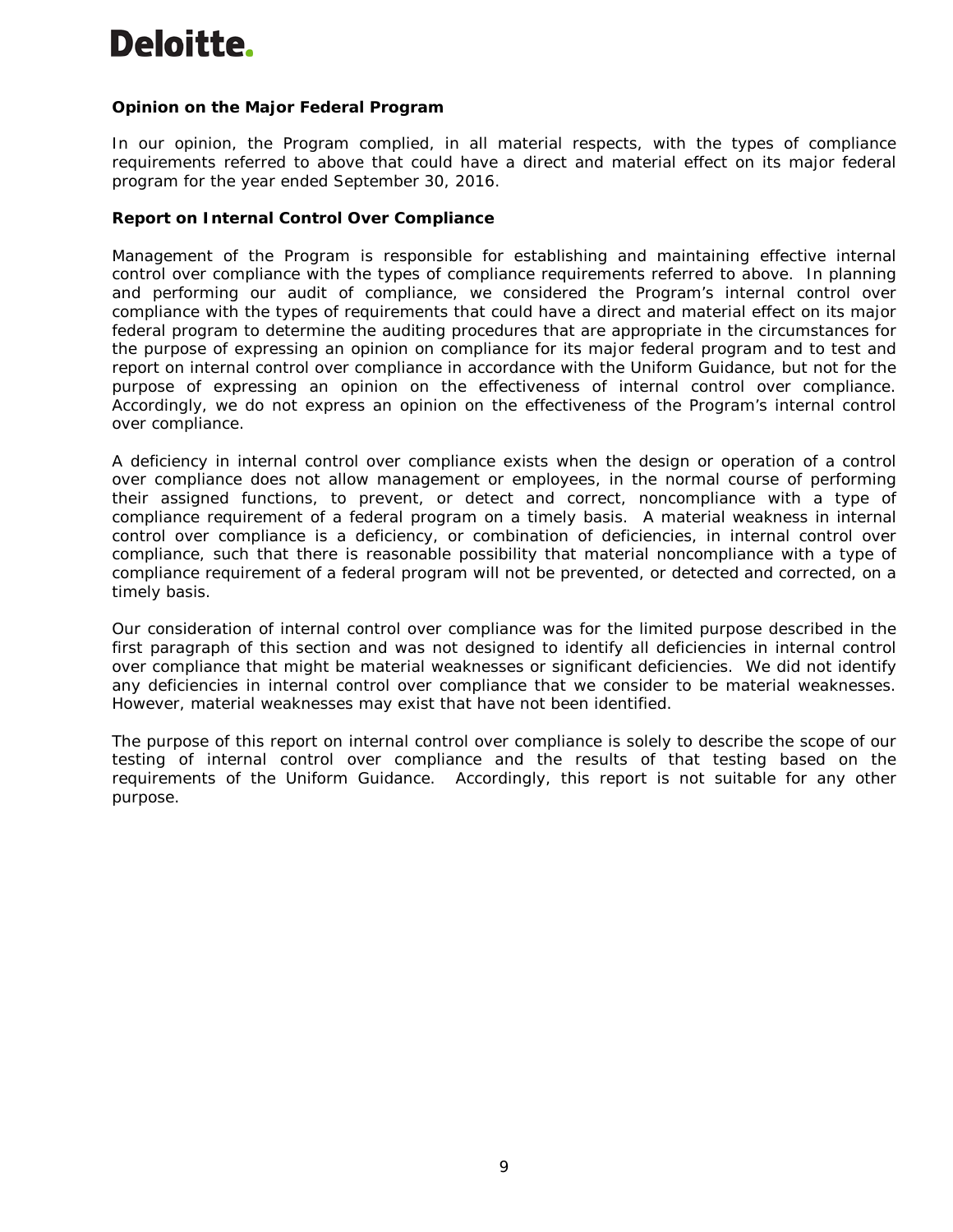# **Report on Schedule of Expenditures of Federal Awards Required by the Uniform Guidance**

We have audited the financial statement of the Program for the year ended September 30, 2016, and have issued our report thereon dated September 24, 2018, which contained an unmodified opinion on that financial statement. Our audit was conducted for the purpose of forming an opinion on the financial statement as a whole. The accompanying Schedule of Expenditures of Federal Awards is presented for purposes of additional analysis as required by the Uniform Guidance and is not a required part of the financial statement. Such information is the responsibility of management and was derived from and relates directly to the underlying accounting and other records used to prepare the financial statement. The information has been subjected to the auditing procedures applied in the audit of the financial statement and certain additional procedures, including comparing and reconciling such information directly to the underlying accounting and other records used to prepare the financial statement or to the financial statement itself, and other additional procedures in accordance with auditing standards generally accepted in the United States of America. In our opinion, the Schedule of Expenditures of Federal Awards is fairly stated in all material respects in relation to the financial statement as a whole.

lotte Wackell

September 24, 2018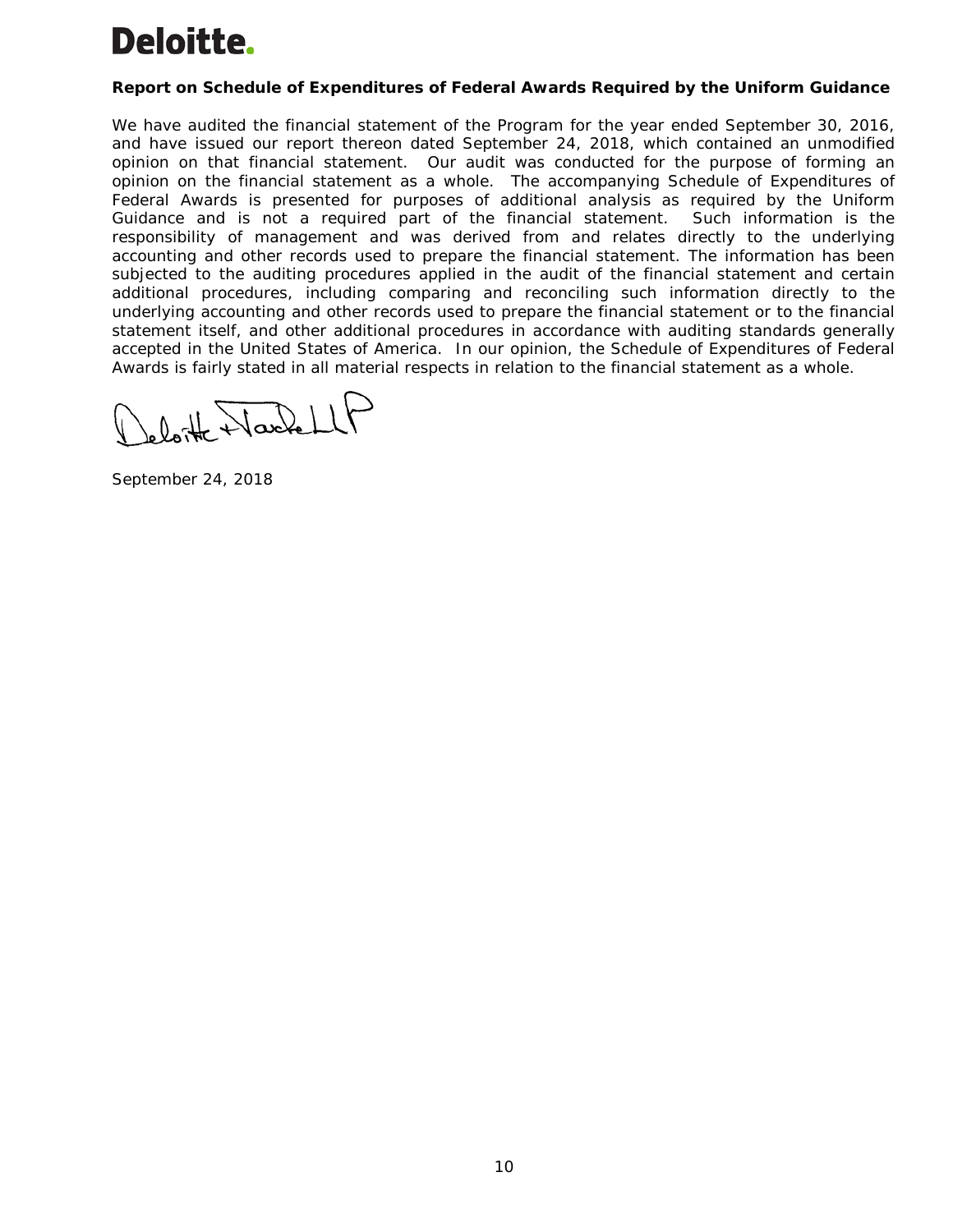Schedule of Expenditures of Federal Awards Year Ended September 30, 2016

|                                                                                                                                           | Beginning<br><b>Fund Balance</b> | 2016<br><b>Funds</b><br>Received | 2016<br><b>Funds</b><br>Expended | Ending<br><b>Fund Balance</b> |
|-------------------------------------------------------------------------------------------------------------------------------------------|----------------------------------|----------------------------------|----------------------------------|-------------------------------|
| U.S. Department of the Interior<br>CFDA #15.875                                                                                           |                                  |                                  |                                  |                               |
| Funds received in a<br>direct<br>capacity:                                                                                                |                                  |                                  |                                  |                               |
| Economic. Social and Political<br>Development of the Territories:<br>Operation of the Enewetak<br>Food and Agriculture Support<br>Program |                                  |                                  |                                  |                               |
|                                                                                                                                           | \$                               | \$2,082,856                      | \$1,924,311                      | <u>158,545</u><br>S.          |

See accompanying notes to schedule of expenditures of federal awards.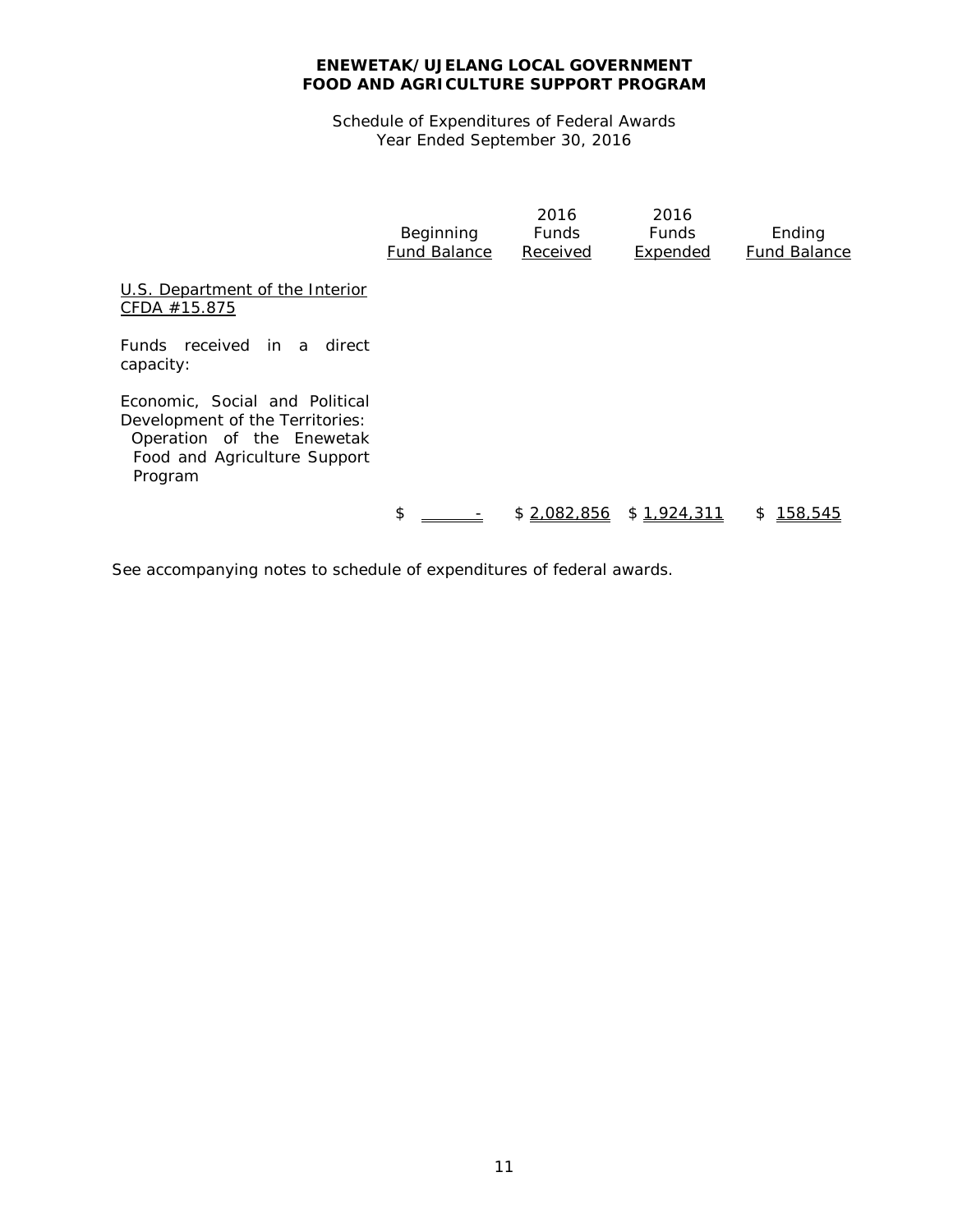## Notes to Schedule of Expenditures of Federal Awards Year Ended September 30, 2016

# (1) Organization

The Enewetak/Ujelang Local Government (EULGOV) was established pursuant to Public Law 1981-2, the Local Government Act of the Republic of the Marshall Islands, and operates under the Constitution of the Enewetak/Ujelang Local Government.

EULGOV is the recipient of non-Compact of Free Association related funds received from the U.S. Department of the Interior under the EULGOV Food and Agriculture Support Program (the Program). These funds must be expended in accordance with grant awards and are subject to general U.S. federal requirements.

# (2) Summary of Significant Accounting Policies

#### Basis of Presentation

The accompanying Schedule of Expenditures of Federal Awards (the Schedule) includes the federal grant activity of the Program and is presented on the modified accrual basis of accounting. The information in this Schedule is presented in accordance with the requirements of Title 2 U.S. *Code of Federal Regulations* Part 200, *Uniform Administrative Requirements, Cost Principles, and Audit Requirements for Federal Awards* (Uniform Guidance). Because the Schedule only presents the operations of the Program, it is not intended to and does not present the financial position, changes in net position, or cash flows of EULGOV. The Program has not elected to use the 10-percent de minimis indirect cost rate allowed under the Uniform Guidance.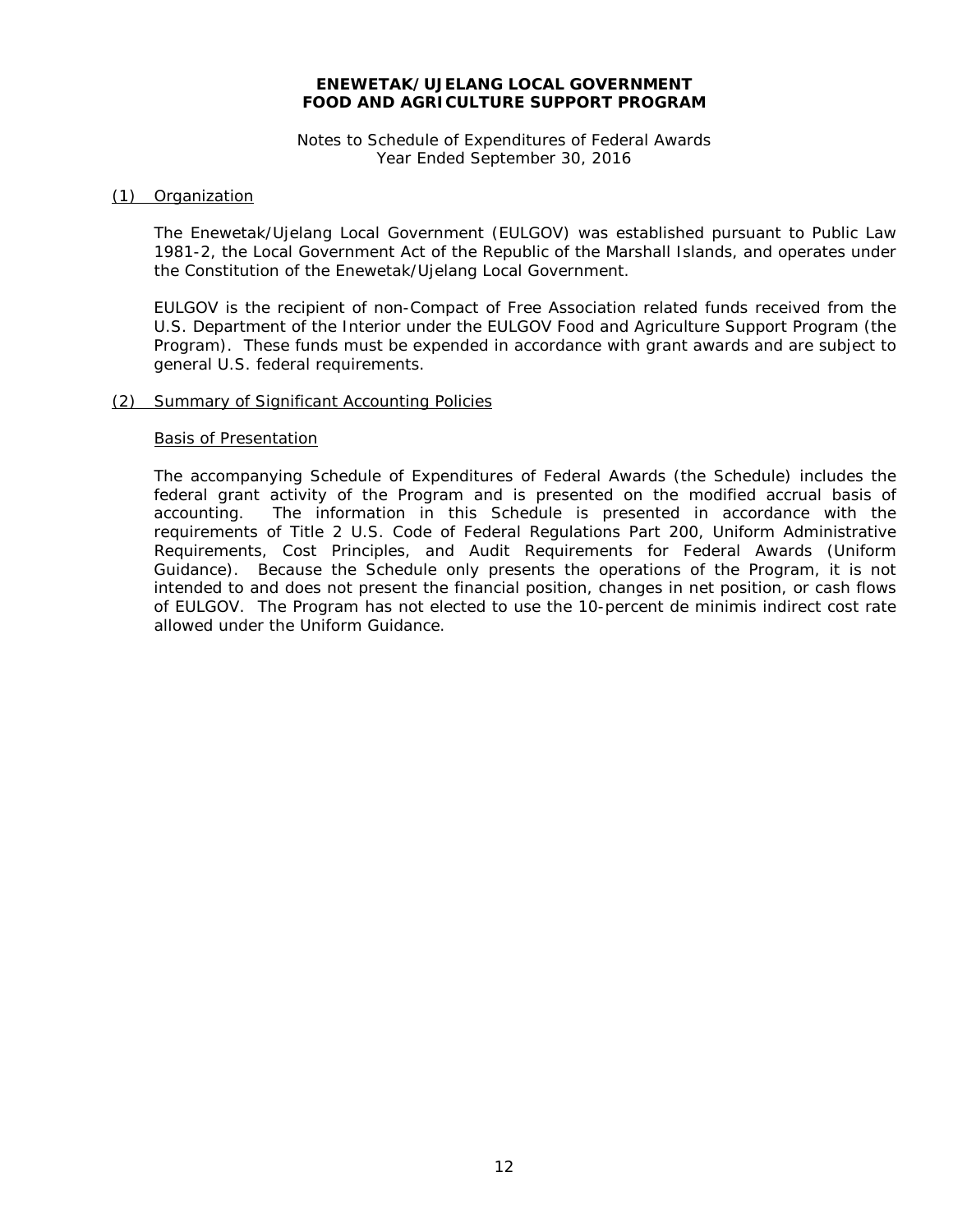Schedule of Findings and Questioned Costs Year Ended September 30, 2016

# **Section I - Summary of Auditor's Results**

# *Financial Statements*

| 1.  | Type of report the auditor issued on whether the financial<br>statement audited was prepared in accordance with<br>GAAP: | Unmodified                                                                                                      |  |  |
|-----|--------------------------------------------------------------------------------------------------------------------------|-----------------------------------------------------------------------------------------------------------------|--|--|
|     |                                                                                                                          | Internal control over financial reporting:                                                                      |  |  |
| 2.  | Material weakness(es) identified?                                                                                        | <b>No</b>                                                                                                       |  |  |
| 3.  | Significant deficiency(ies) identified?                                                                                  | None reported                                                                                                   |  |  |
| 4.  | Noncompliance material to financial statements noted?                                                                    | <b>No</b>                                                                                                       |  |  |
|     | <b>Federal Awards</b>                                                                                                    |                                                                                                                 |  |  |
|     | Internal control over major federal programs:                                                                            |                                                                                                                 |  |  |
| 5.  | Material weakness(es) identified?<br><b>No</b>                                                                           |                                                                                                                 |  |  |
| 6.  | Significant deficiency(ies) identified?<br>None reported                                                                 |                                                                                                                 |  |  |
| 7.  | Type of auditors' report issued on compliance<br>Unmodified<br>for major federal programs:                               |                                                                                                                 |  |  |
| 8.  | Any audit findings disclosed that are required to be reported in<br>accordance with 2 CFR 200.516(a)?<br>No              |                                                                                                                 |  |  |
| 9.  | Identification of major federal programs:                                                                                |                                                                                                                 |  |  |
|     | CFDA $#$                                                                                                                 | Name of Federal Program or Cluster                                                                              |  |  |
|     | 15.875                                                                                                                   | Economic, Social and Political Development of the Territories:<br>Enewetak Food and Agriculture Support Program |  |  |
| 10. | Dollar threshold used to distinguish between Type A and Type B<br>Programs:<br>\$750,000                                 |                                                                                                                 |  |  |
| 11. | Auditee qualified as low-risk auditee?<br>No                                                                             |                                                                                                                 |  |  |
|     |                                                                                                                          | <b>Section II - Financial Statement Findings</b>                                                                |  |  |
|     | No matters are reportable.                                                                                               |                                                                                                                 |  |  |

# **Section III - Federal Award Findings and Questioned Costs**

No matters are reportable.